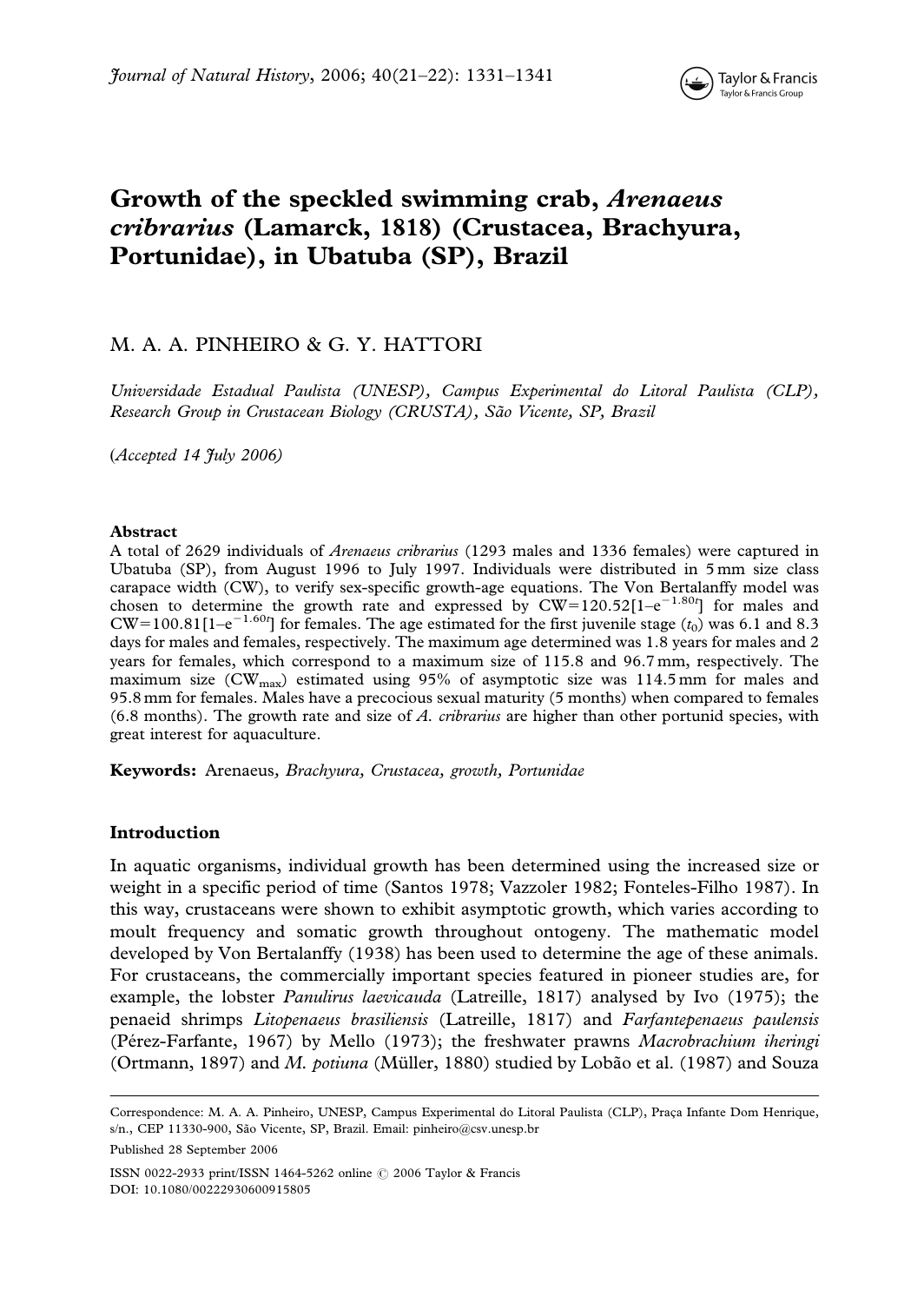and Fontoura (1995), respectively; and the portunids Callinectes danae Smith, 1869 and C. ornatus Ordway, 1863 analysed by Branco and Masunari (1992) and Branco and Lunardón-Branco (1993), respectively. The exotic portunid species have also been studied, such as *Macropipus puber* (Linnaeus, 1767) by González-Gurriarán (1985) and Liocarcinus depurator (Linnaeus, 1758) by Fernández et al. (1991).

Growth rate is positively correlated to temperature (Fonteles-Filho 1987). Because of the absence of hard and permanent morphological structures in crustaceans (e.g. scales and otolith in fishes), growth has been analysed using the frequency distribution in size classes from wild populations or using aquaculture data under controlled environmental conditions (Ju et al. 2001).

Arenaeus cribrarius shows easy adaptation to culture conditions (Pinheiro and Fransozo 1999); furthermore, its high fecundity and continuous reproduction (Pinheiro and Terceiro 2000) make this species interesting for aquaculture purposes. Information on growth rate, the age at which the sexes attained the size at onset of sexual maturity, and the maximum asymptotic size have been used to study the viability of this species for aquaculture projects (Mello 1973; Lobão et al. 1987).

There are few reports which mention the relationship of weight and carapace width (Pinheiro and Fransozo 1993a) and relative growth (Pinheiro and Fransozo 1993b). Size and weight growth in relation to age have not been reported in the literature, and these are important parameters to understand better the population dynamic of this swimming crab species.

The present study investigated size and weight growth curves in relation to age for both sexes of A. cribrarius. The growth rate (k), the asymptotic size (CW<sub> $\infty$ </sub>), maximum size  $(CW<sub>max</sub>)$ , and the age at the onset of sexual maturity have also been recorded.

#### Materials and methods

The swimming crabs were captured along the northern coast of São Paulo State in the Ubatuba region, Brazil, with a shrimp fishery boat equipped with two 10-mm mesh ottertrawl nets. Monthly samples were obtained in front of Toninhas and Itamambuca Beach  $(23°30'$ S) during a 1-year period (August 1996 to July 1997).

Each crab was sexed, identified according to Melo (1996), and the carapace width measured, excluding lateral spines (CW), and weighed (wet weight, WW).

Growth was analysed for each sex, using the method of monthly frequency distribution in size classes (Santos 1978). The population was represented by a polymodal frequency distribution, with modes corresponding to the mean size in each age class (Fonteles-Filho 1987). The Bhattacharya method (Bhattacharya 1967) was chosen based on the NormSep routine, to break down the monthly polymodal into "n" components using the Fisat software (Gayanilo et al. 1996). These analyses identify and determine principal monthly cohorts in each sex.

The Von Bertalanffy mathematical model was used to represent growth and was tested for both sexes using the Ford–Walford transformation (Walford 1946). The confirmation of this model was based on the best fit to the empiric points and better adjusted using determination coefficient ( $R^2 > 0.70$ ) of the linear function CW+ $\Delta t = a + b$ CW. The asymptotic size (CW<sub> $\infty$ </sub>), weight (WW<sub> $\infty$ </sub>), and the growth constant (k) expressed in years were determined by Santos (1978).

Since *Arenaeus cribrarius* has an insignificant hatching size, the initial age  $(t_0)$  was not considered in the Von Bertalanffy mathematical model (Fonteles-Filho 1987).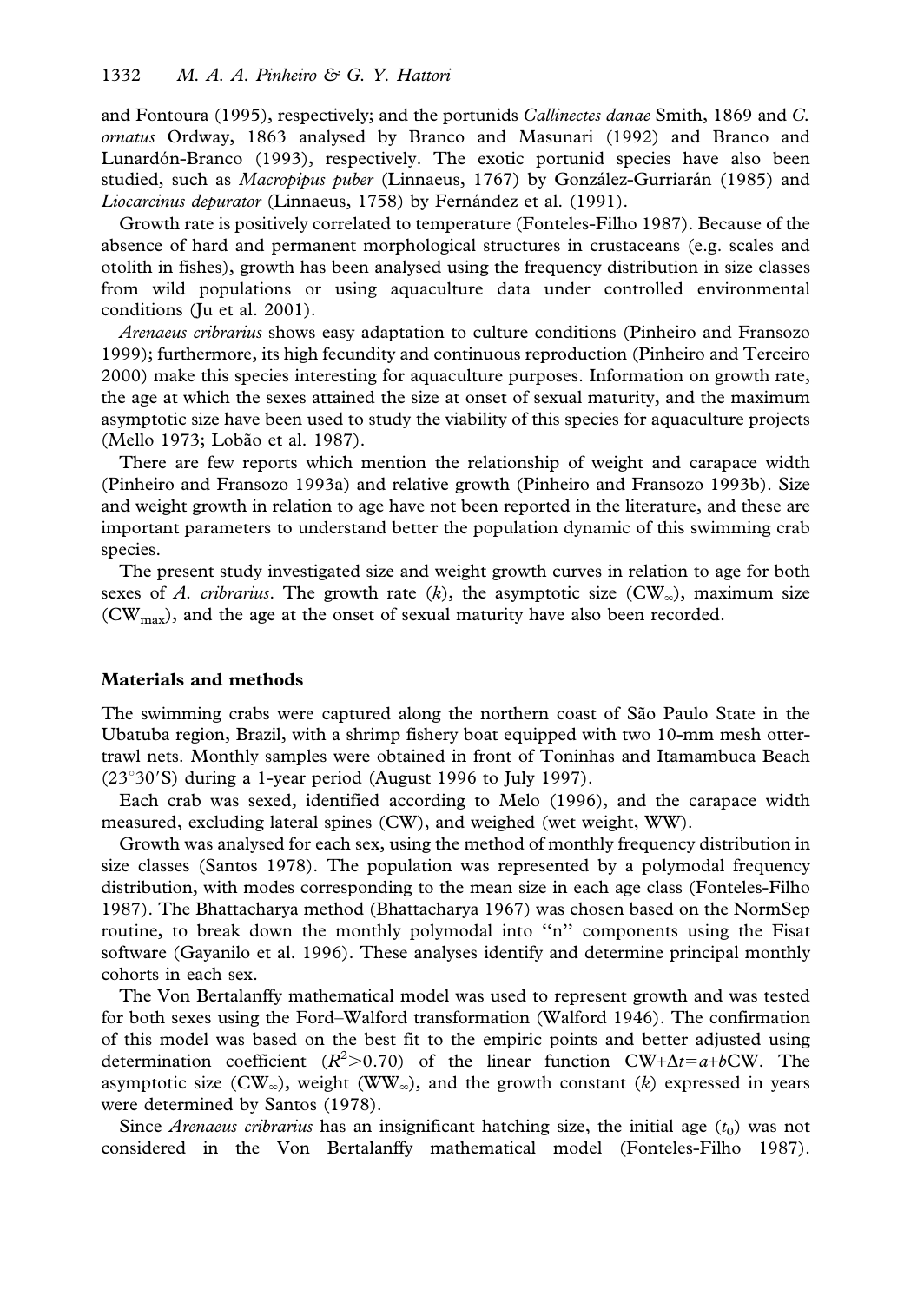Nevertheless, the age of the first juvenile stage  $(t_0 \text{II})$  was calculated using the growth curves obtained for each sex, and similar values validate their use in larval growth (Moreau 1987). The CW for JI (3.6 mm, according to Stuck and Truesdale 1988) was used for this analysis.

Maximum age or longevity  $(t_{\text{max}})$  was estimated using the equation of Taylor (1958):  $t_{\text{max}}=(3/k)+t_0$ , where k is the growth constant and  $t_0$  the initial age (in years). As the longevity values did not take into account the time from hatching to the first juvenile stage (JI) (43 days or 0.12 years), according to Stuck and Truesdale (1988), this value was added into the longevity analyses.

According to González-Gurriarán (1985) and Fonseca and D'Incao (1998), the maximum size ( $CW_{max}$ ) corresponded to 95% of the Von Bertalanffy asymptotic size (CW<sub> $\infty$ </sub>) and was represented by the equation CW<sub>max</sub>=0.95CW<sub> $\infty$ </sub>. These values were determined for each sex and compared to the data obtained from large individuals recorded in the field by Pinheiro and Fransozo (1993b, 2002).

The age at the maximum size (CW<sub>max</sub>) and the onset of sexual maturity (CW<sub>50%</sub>) were estimated, using in this last case, the size proposed by Pinheiro and Fransozo (1998): 63.4 mm (males) and 59.7 mm (females).

The growth curve for weight was established by deductive methods (Santos 1978), and the asymptotic weight value for each sex (WW<sub> $_{\infty}$ </sub>) was determined using the CW<sub> $_{\infty}$ </sub> value substitution in the biometric equation (WW/CW) proposed by Pinheiro and Fransozo (1993a): WW<sub>Male</sub>=7.88.10<sup>-5</sup>CW<sup>3.13</sup> and WW<sub>Female</sub>=7.59.10<sup>-5</sup>CW<sup>3.15</sup>. The growth curves were expressed by  $WW_t = WW_\infty$   $[1-e^{-k\Delta t}]^b$ , where  $WW_t$  is the weight at age t,  $WW<sub>\infty</sub>$  represents the asymptotic weight, and b is a constant estimated for the relationship  $WW \times CW$ .

### Results

A total of 2629 individuals of A. cribrarius were captured, corresponding to 1293 males and 1336 females. The monthly frequency of each sex showed that population recruitment occurred mainly from January to February and May to June 1997, while the largest individuals were recorded in September 1996 ( $CW_{male} = 99.1$  mm) and July 1997  $(CW_{\text{females}}=93.6 \text{ mm}).$ 

The monthly size class distribution for each sex is given in Figures 1 (males) and 2 (females), with their normal components.

These results were used to analyse the monthly cohort for both sexes, with males exhibiting six annual age-cohorts (Figure 3A) while in females only five were apparent (Figure 3B).

The ordinal pairs from the  $CW+\Delta t$  relationship were obtained using monthly age-cohort data, and showed a linear tendency represented by the equation  $CW+ \Delta t=16.75+0.861CW$  $(N=24; r^2=0.91; P<0.01)$  for males (Figure 4A) and CW+ $\Delta t=12.62+0.875$ CW (N=20;  $r^2 = 0.86$ ; P<0.01) for females (Figure 4B).

The linear fit of this relationship was used to confirm the Von Bertalanffy model to represent the growth of each sex. After the determination of growth rate  $(k)$ and the asymptotic size  $(CW_{\infty})$  the following equations were calculated:  $CW_{\text{Males}} = 120.52[1 - e^{-1.80t}]$  and  $CW_{\text{Females}} = 100.81[1 - e^{-1.60t}]$ . In Figure 5A growth curves for both sexes are shown, with a high growth rate  $(k=1.8$  years) and asymptotic size ( $CW_{\infty}$ =120.5 mm) for males when compared to females.

The estimated age for A. cribrarius in the first juvenile stage  $(t_0)$  was 6.1 days (0.017 years) for males and 8.3 days (0.023 years) for females. The maximum age attained for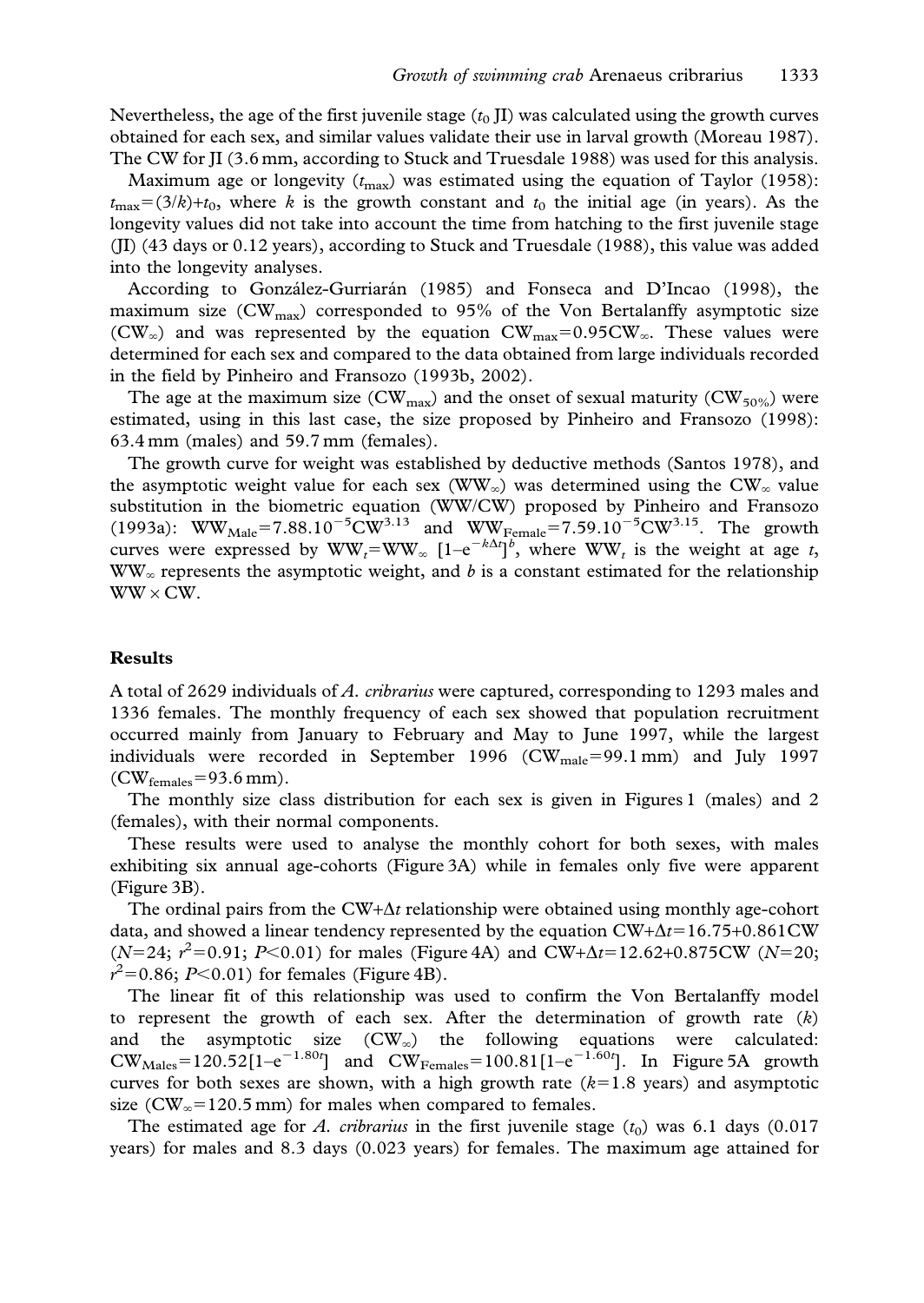

Figure 1. Arenaeus cribrarius (Lamarck, 1818). Monthly frequency distribution of males in class size (CW), from August 1996 to July 1997.

males was lower (1.8 years) than observed for females  $(t_{\text{max}}=2 \text{ years})$ . These ages correspond to a maximum size of 115.8 and 96.7 mm, respectively. The maximum size of each sex (LCmax) in 95% of asymptotic size (CW<sub> $\infty$ </sub>) was 114.5 mm for males and 95.8 mm for females. Males attained the size at onset of sexual maturity in 5 months (0.42 year), sooner when compared to females, which occurred in 6.8 months (0.56 years).

The weight growth of A. cribrarius is represented in Figure 5B, and expressed by the equations: WW<sub>Male</sub>=257.18[1–e<sup>-1.80t</sup>]<sup>3.13</sup> and WW<sub>Females</sub>=155.34[1–e<sup>-1.60t</sup>]<sup>3.15</sup>. The maximum weight related to maximum age  $(t_{\text{max}})$  was 226.9 g for males and 136.3 g for females.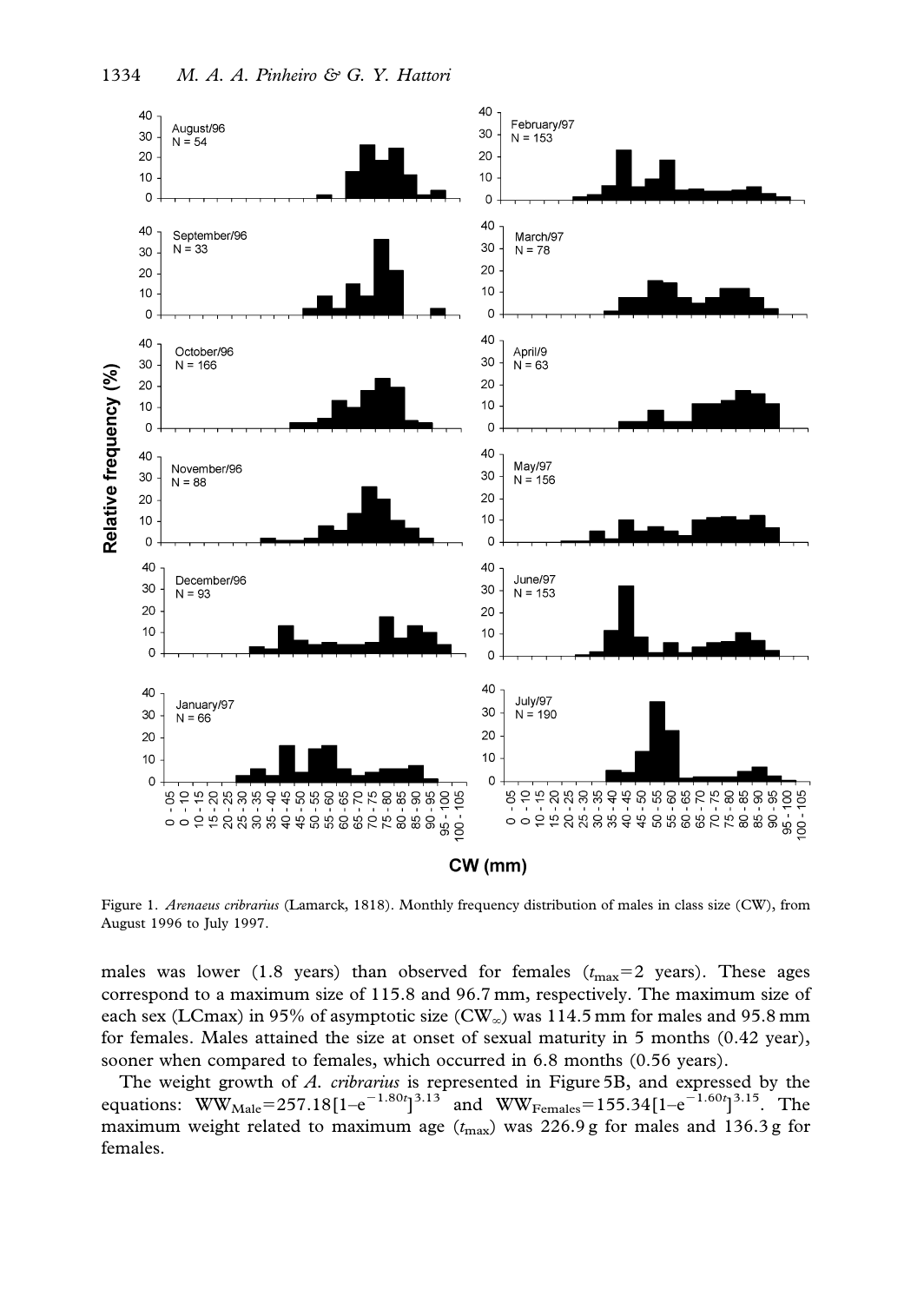

Figure 2. Arenaeus cribrarius (Lamarck, 1818). Monthly frequency distribution of females in class size (CW), from August 1996 to July 1997.

# Discussion

In most brachyurans, males attain greater size and weight than females. Arenaeus cribrarius follows the same pattern, and it was confirmed by the results obtained from previous studies for the WW/CW relationship (Pinheiro and Fransozo 1993a) and the relative growth (Pinheiro and Fransozo 1993b). Males of swimming crabs ensure copulatory success by providing female protection after moult (Christy 1987). Arenaeus cribrarius has the same reproductive behaviour pattern (Pinheiro and Fransozo 1999), so males that attain large sizes have advantages in reproduction. The size differences among sexes permitted an easy pair formation, considered an important reproductive strategy.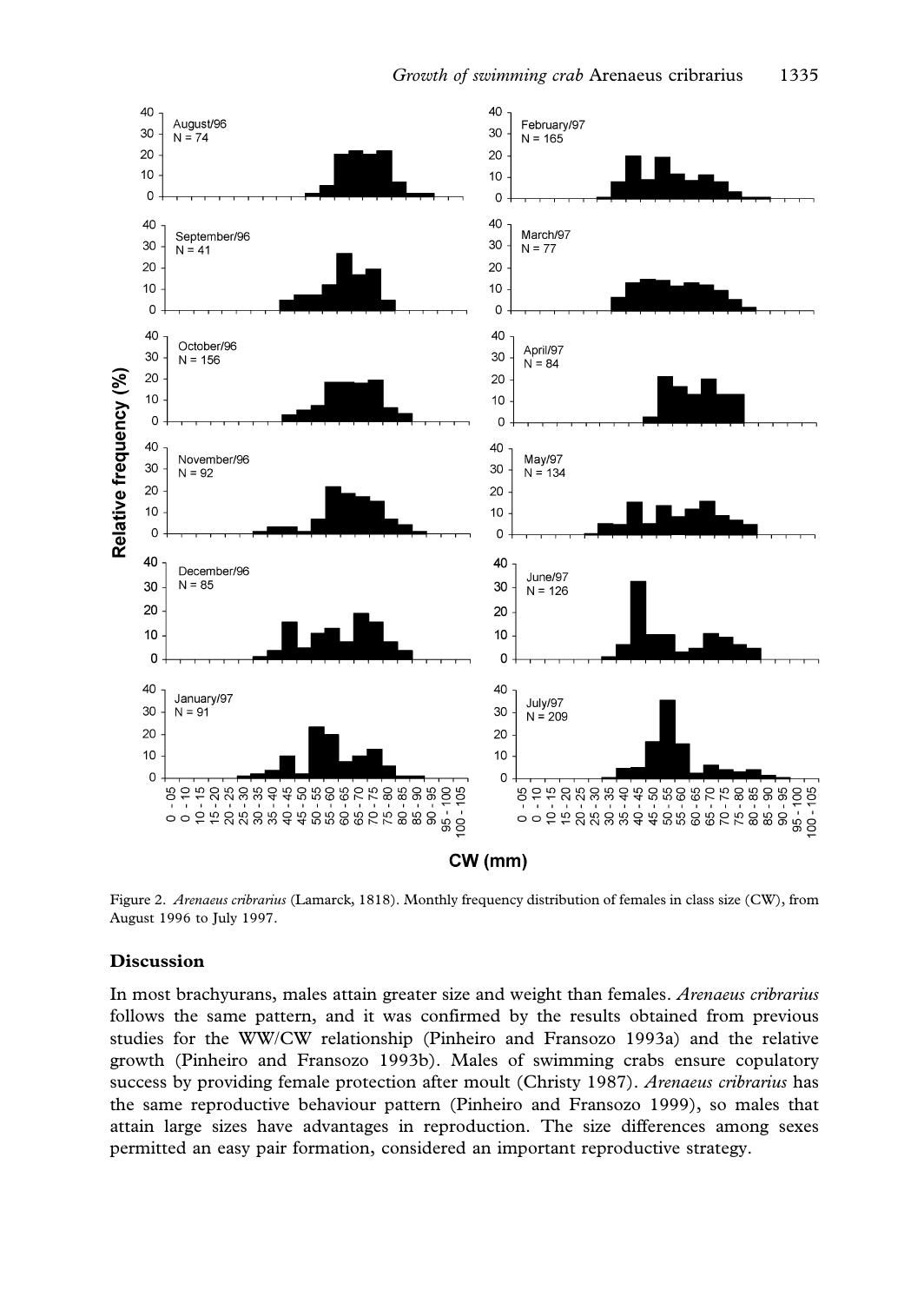

Figure 3. Arenaeus cribrarius (Lamarck, 1818). Annual cohort of males (A) and females (B) captured monthly during August 1997 to July 1998 in Ubatuba (SP). Values are means and standard deviations. CW, carapace width;  $C_1-C_6$ , monthly cohorts.

According to Pinheiro and Fransozo (2002), A. cribrarius reproduction data in the same area of this study show a seasonal-continuous pattern, occurring throughout the year, with higher activity in some months. The number of cohorts obtained was equal to that recorded for higher incidences of ovigerous females with eggs in initial development stage throughout the year, recorded by Pinheiro and Fransozo (2002).

The asymptotic size obtained in the present study was very similar to large individuals' size sampled by Pinheiro and Fransozo (1993b, 2002). Based on 4964 specimens analysed (2259 males and 2705 females), the largest specimens recorded were 112.0 mm (males) and 93.6 mm (females), which were 8 mm lower than the  $CW_{\infty}$  values found in the present study.

According to Fonseca and D'Incao (1998) and González-Gurriarán (1985), the maximum size in crustaceans had been estimated as 95% of the asymptotic size. For A. cribrarius, this size was 114.5 mm for males and 95.8 mm for females, with a reduction of 3 mm in the difference mentioned previously.

The longevity of A. cribrarius was similar to the values previously determined for other crustaceans (2–4 years). However, some reports published crustacean longevity values that exceed the upper limit due to the wrong estimate of the  $k$  constant, resulting in a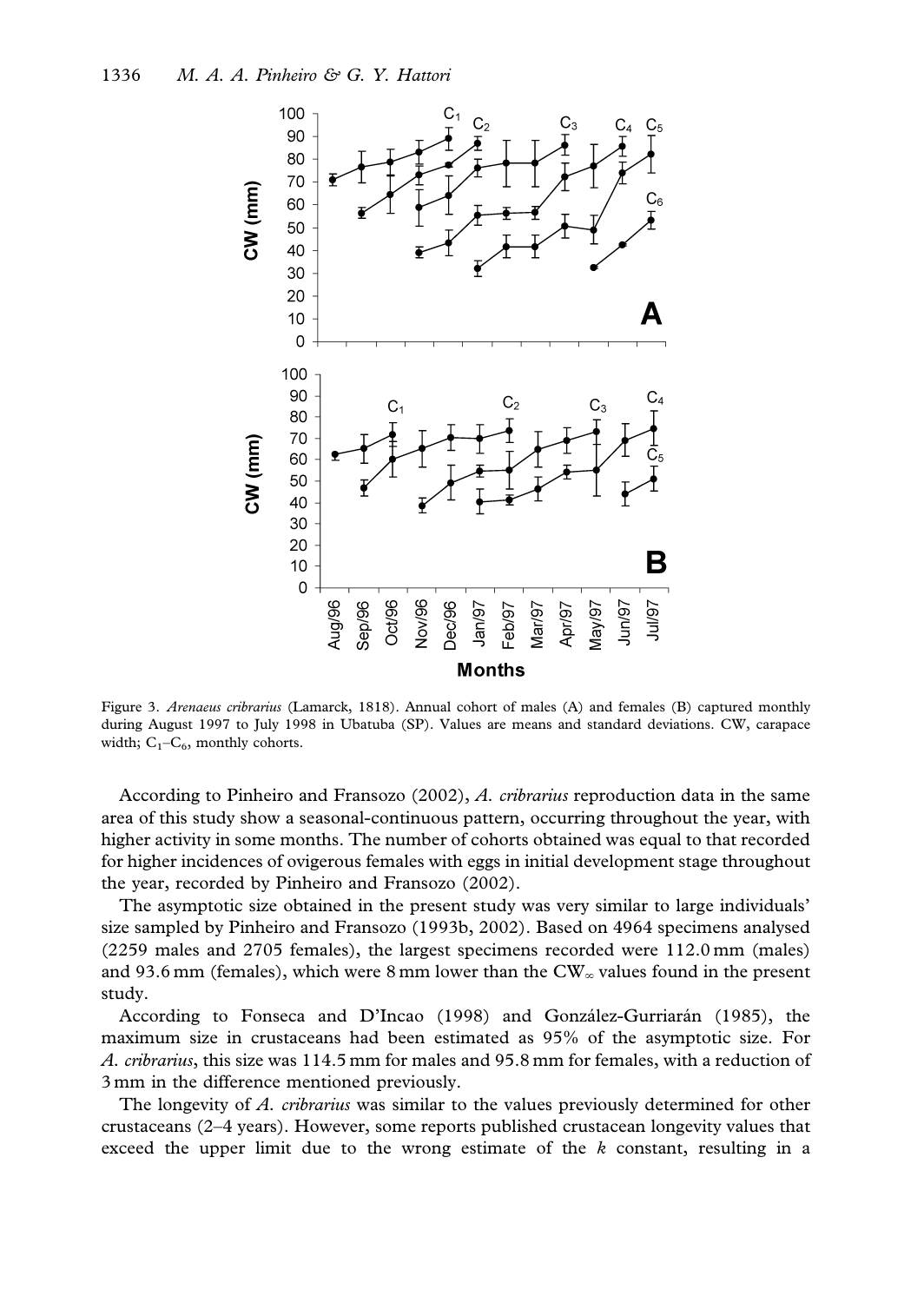

Figure 4. Arenaeus cribrarius (Lamarck, 1818). Ford–Walford transformation showing the best linear fit among the initial size and the final size after 1 month ( $CW+ \Delta t$ ), for males (A) and females (B) captured from August 1996 to July 1997 in Ubatuba (SP).

maximization of the  $t_{\text{max}}$  values (Fonseca and D'Incao 1998). The substitution of A. cribrarius maximum longevity in the respective growth equation indicated sizes of 115.8 mm (males) and 96.7 mm (females), very similar to those obtained by the  $CW_{\infty}$  model proposed  $(\pm 4 \,\text{mm of difference}).$ 

The  $t_0$  value contrasts for JI among male (6.1 days) and female (8.3 days) curves indicated that the Von Bertalanffy model was not adequate to represent the larval growth phase, similar to the results reported for the shrimp Penaeus paulensis by D'Incao (1984) and for the grapsid Chasmagnathus granulata (Dana, 1851) by D'Incao et al. (1993).

The first zoea stage of A. cribrarius has a very small carapace size—0.4 mm according to Stuck and Truesdale (1988)—so the  $t_0$  value was not used in the growth curves. Some authors used the  $t_0$  values in the Von Bertalanffy curves to fix the size estimated for specific age (D'Incao et al. 1993).

According to Pinheiro and Fransozo (1998), the onset of sexual maturity in A. cribrarius was 63.4 mm for males and 59.7 mm for females, which corresponds to 5 months (0.42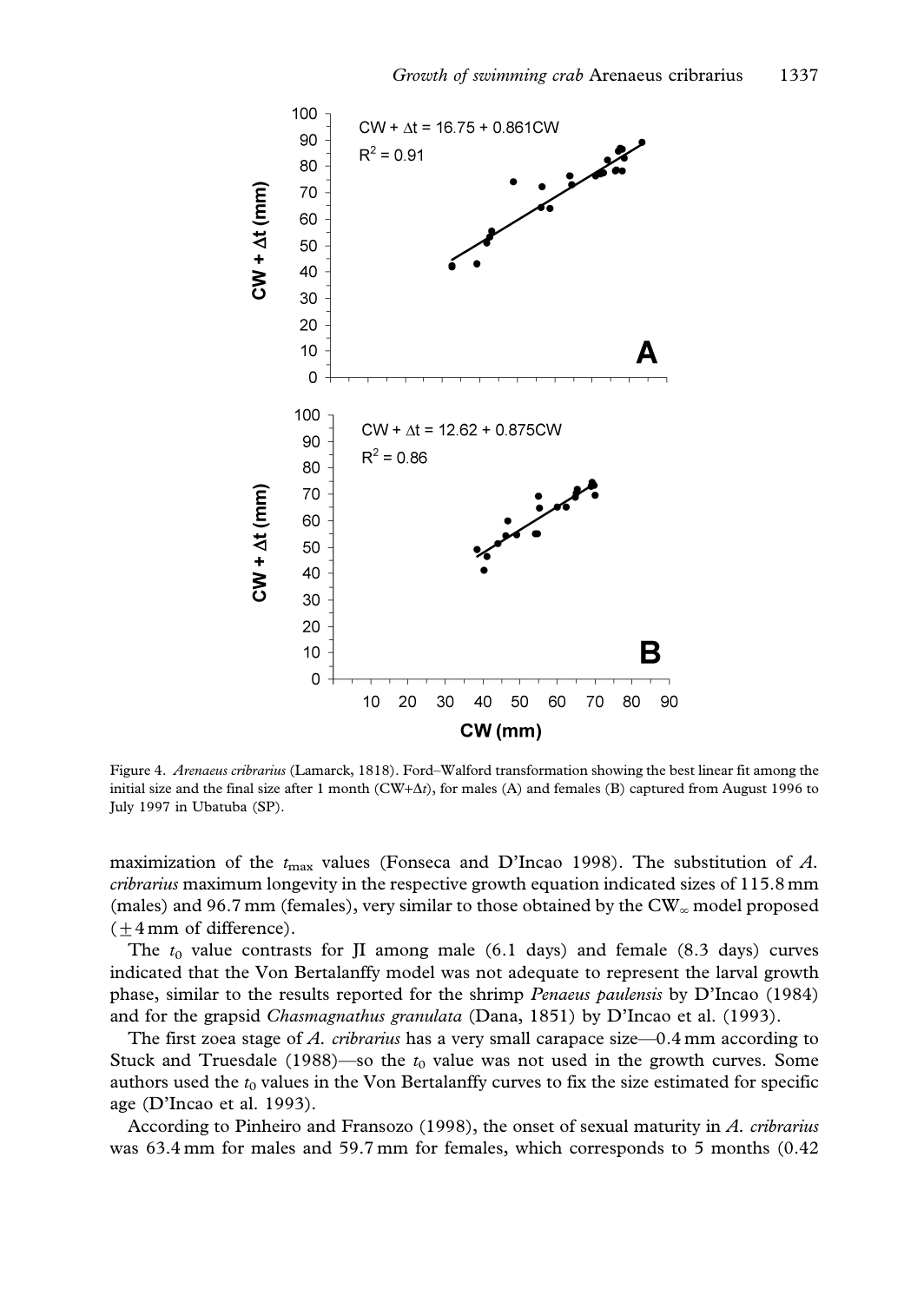

Figure 5. Arenaeus cribrarius (Lamarck, 1818). Growth curve in size (A) and weight (B) according to the Von Bertalanffy model, obtained from males (thick line) and females (thin line), captured in August 1996 to July 1997 in Ubatuba (SP). CW, carapace width; WW, wet weight; dotted line, asymptotic size; arrows, maximum age attained; circles, size or weight related to maximum age.

years) and 6.8 months (0.56 years), respectively. The C. ornatus data obtained by Branco and Lunardón-Branco (1993) revealed the first maturation size three times higher (males=1.5 years; females=1.7 years), with the same pattern observed for C. danae (1.6) and 1.5 years, respectively) (Branco and Masunari 1992). These results show the reproductive precocity of A. cribrarius when compared to the two Callinectes species mentioned previously.

The portunid species cited in Table I show k constant values lower than the  $\Lambda$ . *cribrarius* growth rate (see Figure 6). According to Millikin and Williams (1984), the growth of the swimming crab *Callinectes sapidus* Rathbun, 1896 could be influenced by the availability and quality of their food. Water temperature has also been considered an important parameter, which influenced moulting frequency and caused alteration in brachyuran growth rates (Ju et al. 2001). Arenaeus cribrarius attained 80% of asymptotic size in 1 year only, according to growth rates shown in the present study, while in C. danae it took twice as long  $(1.8-2.0 \text{ years})$  and four times as long  $(4.3-4.6 \text{ years})$  in C. *ornatus*, to reach the same size.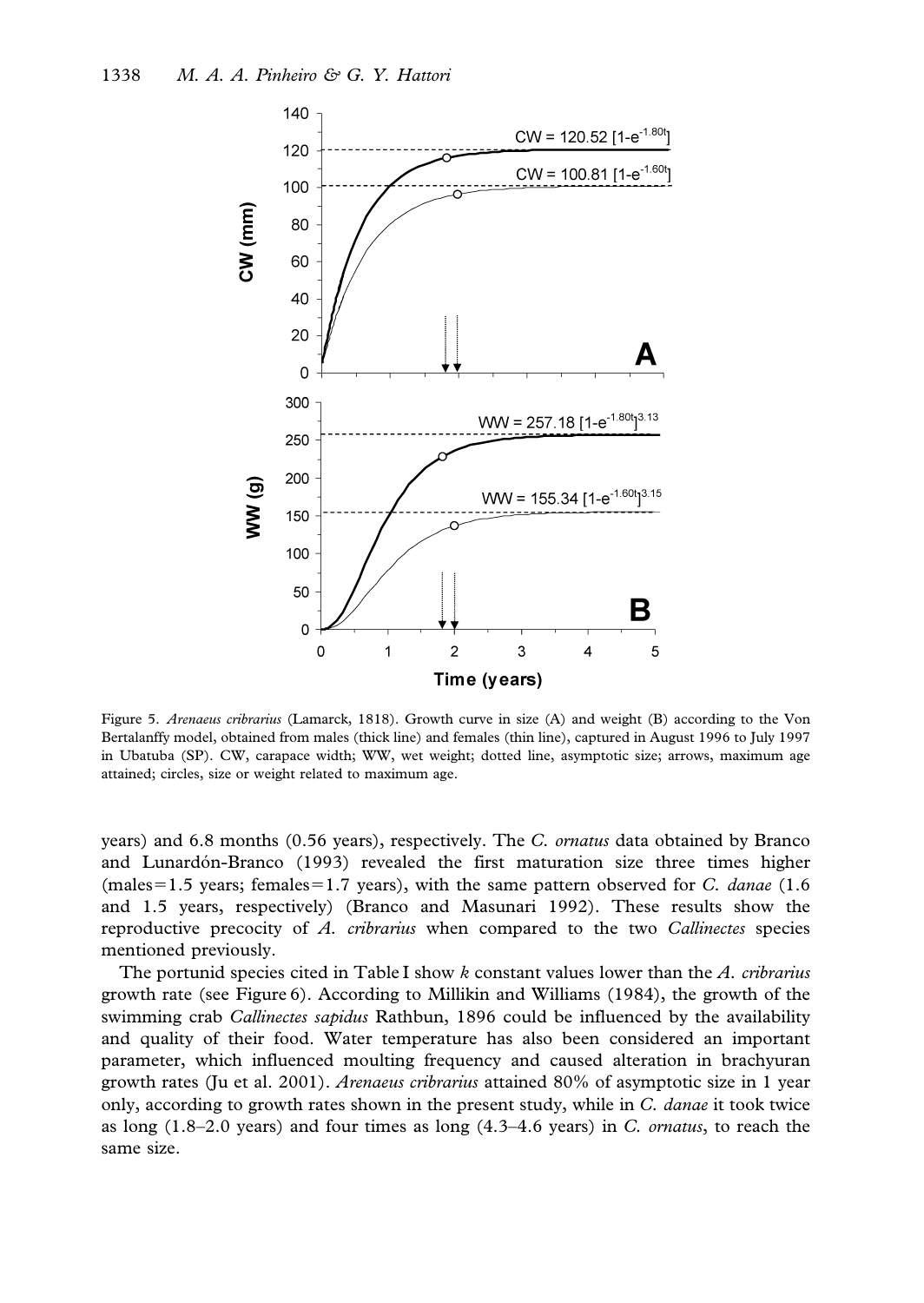| <b>Species</b>                    | Authors              | Locality               | Growth equation<br>according to Von<br>Bertalanffy model | Longevity<br>(years) |
|-----------------------------------|----------------------|------------------------|----------------------------------------------------------|----------------------|
| Arenaeus cribrarius Present study |                      | Ubatuba (SP),          | $CW_M = 120.52[1-e^{-1.80t}]$                            | 1.8                  |
|                                   |                      | <b>Brazil</b>          | $CW_F = 100.81[1-e^{-1.60t}]$                            | 2.0                  |
| Callinectes danae                 | Branco and Masunari  | Florianópolis (SC),    | $CW_M = 140.0[1-e^{-0.697t}]$                            | 4.3                  |
|                                   | (1992)               | <b>Brazil</b>          | $CW_F = 133.0[1-e^{-0.655t}]$                            | 4.6                  |
| Callinectes ornatus               | Branco and Lunardón- | Matinhos (PR),         | $CW_M = 124.0[1-e^{-0.516t}]$                            | 5.8                  |
|                                   | Branco (1993)        | Brazil                 | $CW_F = 91.0[1-e^{-0.655t}]$                             | 4.6                  |
| Callinectes sapidus               | Tagatz (1968)        | Florida, USA           |                                                          | $2.0 - 4.0$          |
|                                   | Van Engel (1958)     | Chesapeake Bay,<br>USA |                                                          | $2.0 - 3.0$          |
| Liocarcinus puber                 | Borja (1988)         | San Sebastián,         | $CW_M = 112.4[1-e^{-0.535(t+0.035)}]$                    | 5.6                  |
|                                   |                      | Spain                  | $CW_F = 96.3[1-e^{-0.680(t+0.032)}]$                     | 4.4                  |
| Macropipus puber                  | González-Gurriarán   | Galicia, Spain         | $CW_M = 109.0[1-e^{-0.650(t+0.041)}]$                    | 4.6                  |
|                                   | (1985)               |                        | $CW_F = 96.0[1-e^{-0.670(t+0.048)}]$                     | 4.5                  |
| Portunus spini-                   | Souto and Branco     | Penha (SC), Brazil     | $CW_M = 123.0[1-e^{-0.879t}]$                            | 3.4                  |
| manus                             | (1998)               |                        | $CW_F = 112.0[1-e^{-0.891t}]$                            | 3.4                  |

Table I. Growth equation of swimming crab species.

 $CW_M$ , carapace width for males;  $CW_F$ , carapace width for females.



Figure 6. Comparative analyses of growth curves in size for males (A) and females (B) among portunid species. CW, carapace width.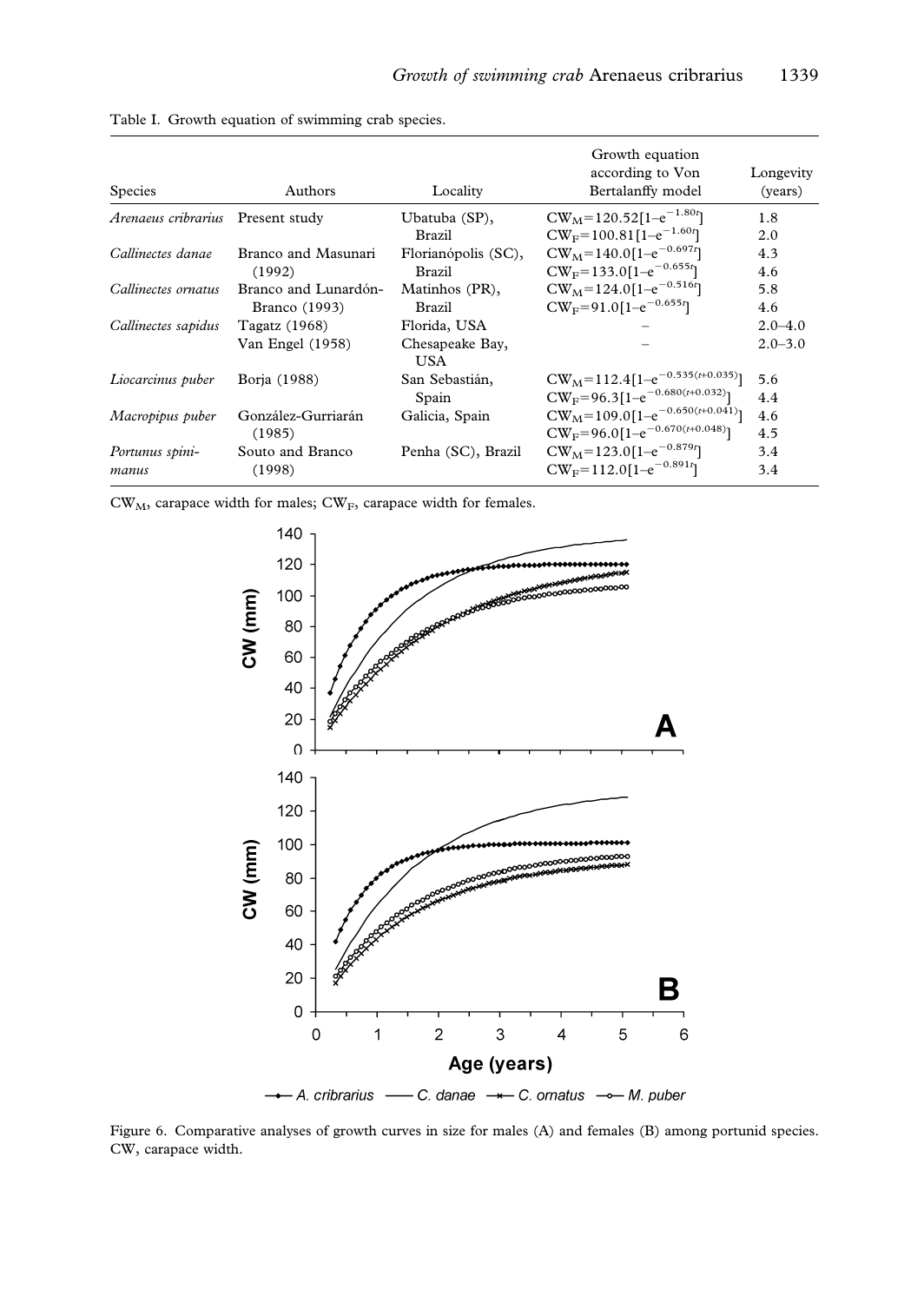The asymptotic weight (WW<sub> $_{\infty}$ </sub>) was also close to that recorded for the largest individuals of A. cribrarius in the environment (WW<sub>Males</sub>=169.7 g and WW<sub>Female</sub>=133.4 g). The weight estimate for maximum age in each sex was 226.9 g for males and 136.3 g for females, with low difference values when compared to field data, showing precision the in growth curves proposed.

The high growth rate and large size attained in the adult phase, as well the high fecundity (Pinheiro and Terceiro 2000) and easy management in captivity (Pinheiro and Fransozo 1999), gives  $\vec{A}$ , cribrarius a future potential in aquaculture, with emphasis on meat production, the main product with high economic value.

#### Acknowledgements

The present work is funded by FAPESP (Projeto Arenaeus, proc. no. 95/9495-2), and the improvement of laboratory structure (proc. no. 95/8520-3). Thanks also due to Professor Dr J. R. Verani (Depto. de Hidrobiologia, UFSCar, Brazil) and Dr F. D'Incao (Depto. de Oceanografia, FURG, Brazil) for the useful suggestion about mathematic models applied in crustacean growth studies. Thanks to all CRUSTA members (Research Group in Crustacean Biology) who helped in fieldwork and laboratory analyses.

# References

- Bhattacharya CG. 1967. A simple method of resolution of a distribution into Gaussian components. Biometrics 23:115–135.
- Borja A. 1988. The swimming crab population, Liocarcinus puber L., on the Basque coast (N. Spain). Investigaciones Pesqueras (Barcelona) 52:277–281.
- Branco JO, Lunardón-Branco MJ. 1993. Crescimento e tamanho de primeira maturação em Callinectes ornatus Ordway, 1863 (Decapoda: Portunidae) da região de Matinhos, Paraná, Brasil. Arquivos Biologia e Tecnologia 36:497–503.
- Branco JO, Masunari S. 1992. Crescimento de Callinectes danae Smith (Decapoda, Portunidae) da Lagoa da Conceição, Florianópolis, Santa Catarina, Brasil. Revista Brasileira de Zoologia 2:53–66.
- Christy JH. 1987. Competitive mating, mate choice and mating associations of brachyuran crabs. Bulletin of Marine Science 41:177–191.
- D'Incao F. 1984. Estudo sobre o crescimento de Penaeus (Farfantepenaeus) paulensis Pérez-Farfante, 1967 da Lagoa dos Patos, RS, Brasil (Decapoda, Penaeidae). Atlântica 7:73-84.
- D'Incao F, Ruffino ML, Silva KG, Braga AC, Marques LHC. 1993. Crescimento em Chasmagnatus granulata Dana, 1851, em um marisma do estuário da Lagoa dos Patos, RS (Decapoda: Grapsidae). Revista Brasileira de Biologia 53(4):637–643.
- Fernández L, González-Gurriarán E, Freire J. 1991. Population biology of Liocarcinus depurator (Brachyura, Portunidae) in mussel culture areas in the Ria Arousa (Galicia, NW Spain). Journal of the Marine Biological Association of the United Kingdom 71:375–390.
- Fonseca DD, D'Incao F. 1998. Curvas de crescimento em crustáceos: uma análise crítica. In: Resumos do XXII Congresso Brasileiro de Zoologia; 1998 Feb 8–13; Recife. Pernambuco: Universidade Federal de Pernambuco. 83 p.
- Fonteles-Filho AA. 1987. Recursos Pesqueiros: Biologia e Dinâmica Populacional. Fortaleza: Imprensa Oficial do Ceara´. 296 p.
- Gayanilo FC Jr, Sparre P, Pauly D. 1996. FAO-ICLARM stock assessment tools. User's manual. Computerized information series—fisheries. Rome: FAO. 23 p.
- González-Gurriarán E. 1985. Crescimiento de la nécora Macropipus puber (L.) (Decapoda, Brachyura) en la Ria de Arousa (Galician NW España), y primeros datos sobre la dinámica de la población. Boletin del Instituto Español de Oceanografia 2:33-51.
- Ivo CTC. 1975. Novo estudo sobre o crescimento e idade da lagosta Panulirus laevicauda (Latreille), em a´guas costeiras do Estado do Ceará (Brasil). Arquivos Ciências do Mar 15:29-32.
- Ju SJ, Secor DH, Harvey HR. 2001. Growth rate variability and lipofuscin accumulation rates in the blue crab Callinectes sapidus. Marine Ecology Progress Series 224:197–205.